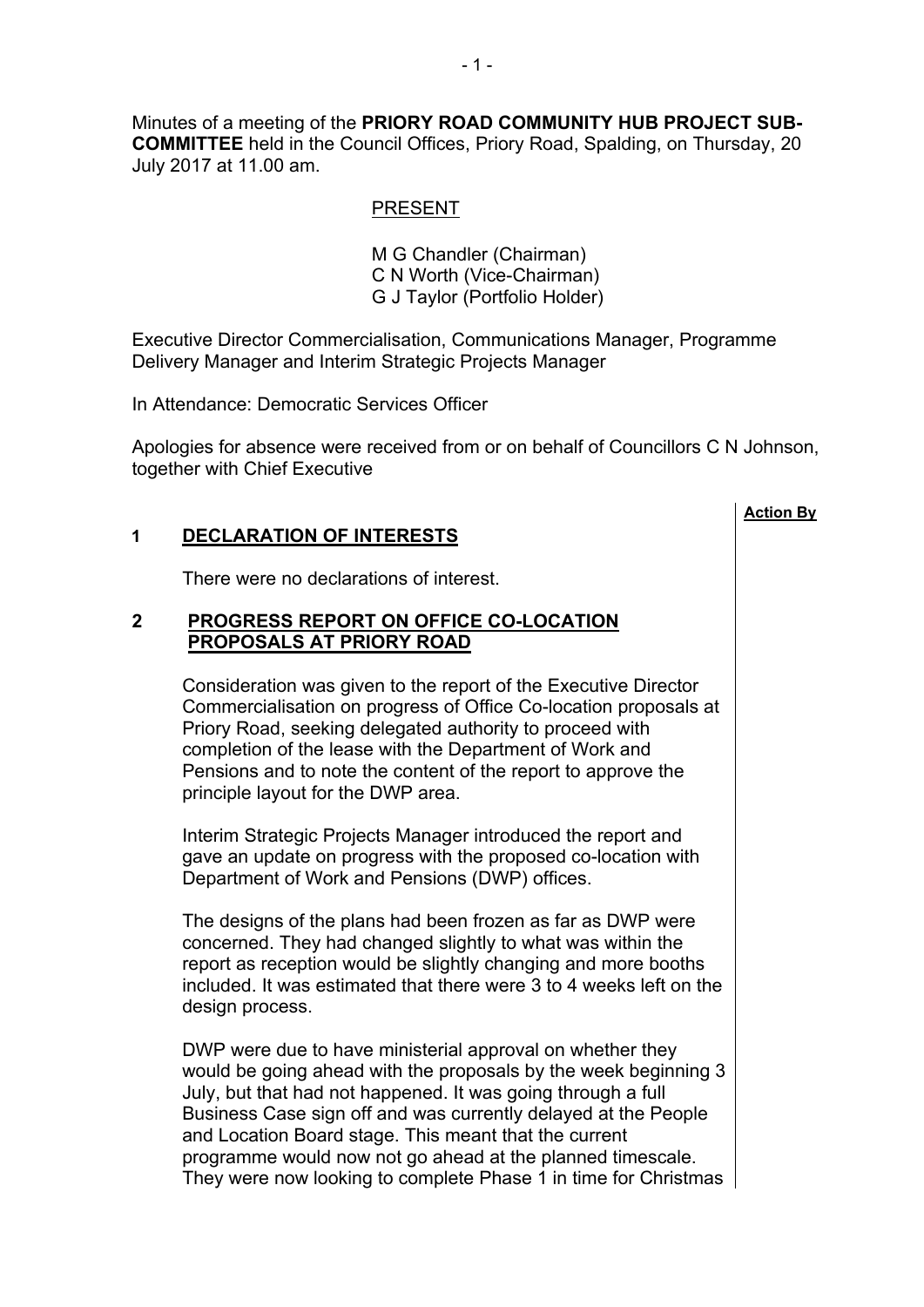and not start the second phase until after Christmas, with a proposed handover schedule for the end of March 2018, as this was the date they had to be out their current property Broadgate House.

The benefits of DWP re-locating were financially neutral but had long term benefits for future tenants as well as improved residents' access to services.

An expression of interest had been drafted for local contractors to advertise within 3 to 4 weeks.

A further meeting at the end of July was due to take place with a view to pushing the proposal forward.

The Chairman asked for a building works programme to be drafted so things could progress as soon as dates were established. Information on how the public areas would be affected during the transition stage was also requested.

The Programme Delivery Manager advised that a 3 month lead time on alterations for Compass Point Business Services (CPBS) areas was required and would need to be mindful of any impact on annual billing for a proposed handover.

### **RECOMMENDATION:**

- 1. That delegated authority was given to the Executive Director Commercialisation to proceed with completion of the lease with the Department of Work and Pension; and
- 2. That the content of the report was noted and the principle layout for the DWP area was approved.

# **3 ANY OTHER ITEMS WHICH THE CHAIRMAN DECIDES ARE URGENT**

There were no urgent items.

**4 TO CONSIDER RESOLVING THAT, UNDER SECTION 100A (4) OF THE LOCAL GOVERNMENT ACT 1972, THE PUBLIC BE EXCLUDED FROM THE MEETING FOR THE FOLLOWING ITEM OF BUSINESS ON THE GROUNDS THAT IT INVOLVES THE LIKELY DISCLOSURE OF EXEMPT INFORMATION AS DEFINED IN PARAGRAPH 3 OF PART 1 OF SCHEDULE 12A OF THE ACT.**

**DECISION:**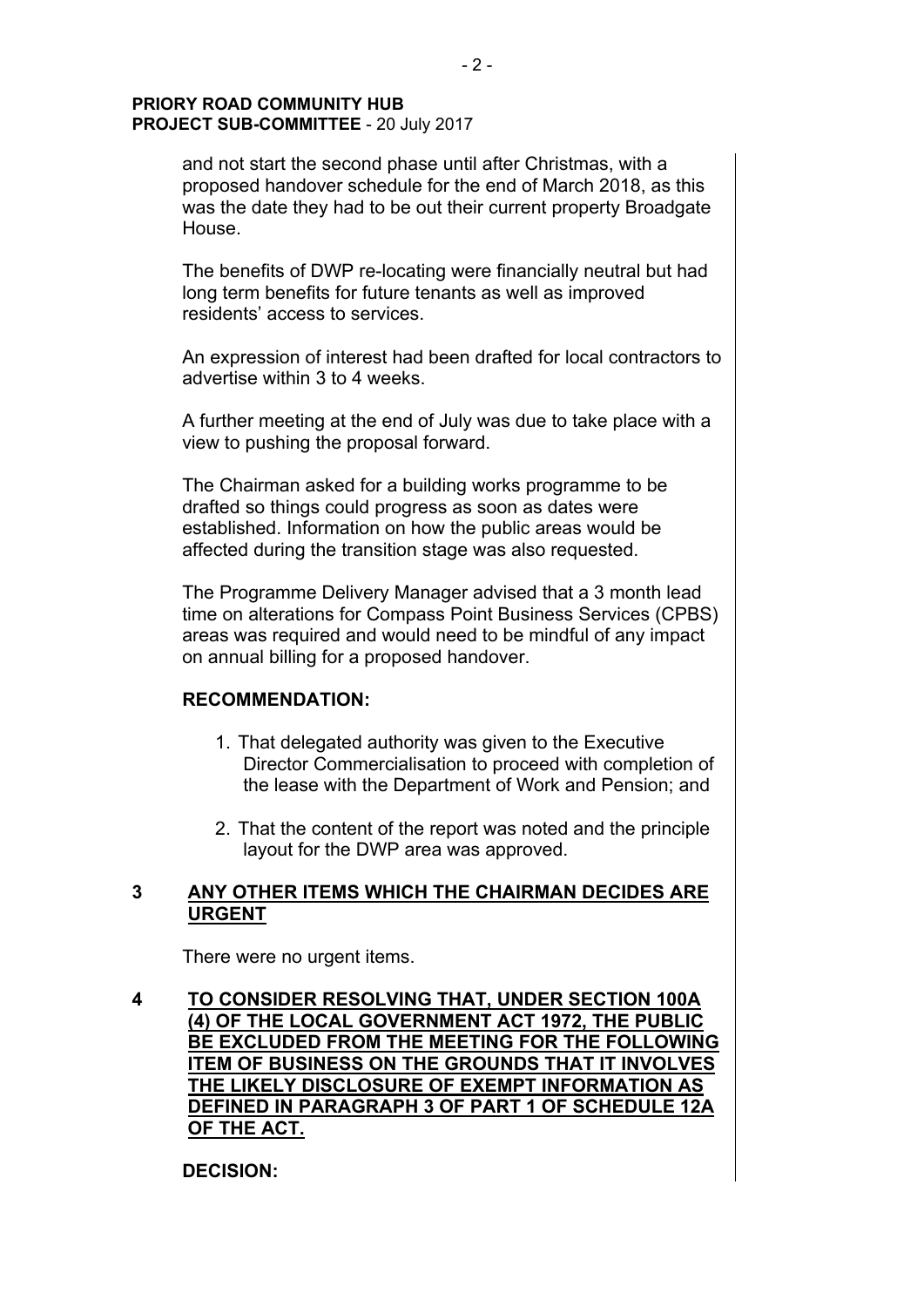That, under section 100A (4) of the Local Government Act 1972, the public be excluded from the meeting for the following items of business on the grounds that they involve the likely disclosure of exempt information as defined in Paragraphs, 1, 3, 4 and 5 of part 1 of Schedule 12A of the Act.

# **5 PROGRESS REPORT ON OFFICE CO-LOCATION PROPOSALS AT PRIORY ROAD**

The Committee considered Appendix 4 of the progress report on Office Co-Location proposals at Priory Road and the Interim Strategic Projects Manager outlined the following points:

The ten year lease with an option for a mutual break at the  $5<sup>th</sup>$ anniversary was a standard government policy.

The building had been re-measured – the yellow areas on the plans would be leased and the blue areas shared. The blue areas would be leased on a reduced service charge level (50%) The service charge would be on an annual basis and was based on total floor area.

The rent would commence on date of occupation. Contribution costs from DWP amounted to £200K, which was nearly 60% of the total transformation costs.

A full time security guard would be needed under the terms of the lease and the proposal would be for DWP to pay 90% of the costs. If further security was needed, then it was proposed that DWP be totally responsible for those extra costs. The estimated cost of £55k was not presently built into budgets, but would be in the future.

The Committee considered access control and the proposal to have a magnetic control on the door at the back of the proposed DWP area.

The Chairman had spoken to Executive Manager Information regarding proximity readers for the car park, doors and printers. Quotes were currently being sought on this matter, which would be additional to the £350k budget already allocated.

All the access points into the Priory Road site were being looked at, with proposals to limit the public to only one entrance. The rear entrance from Vine Street car park was frequently used therefore an evidence based decision would be made whether to limit this to staff and deliveries only. Approval was given to close the main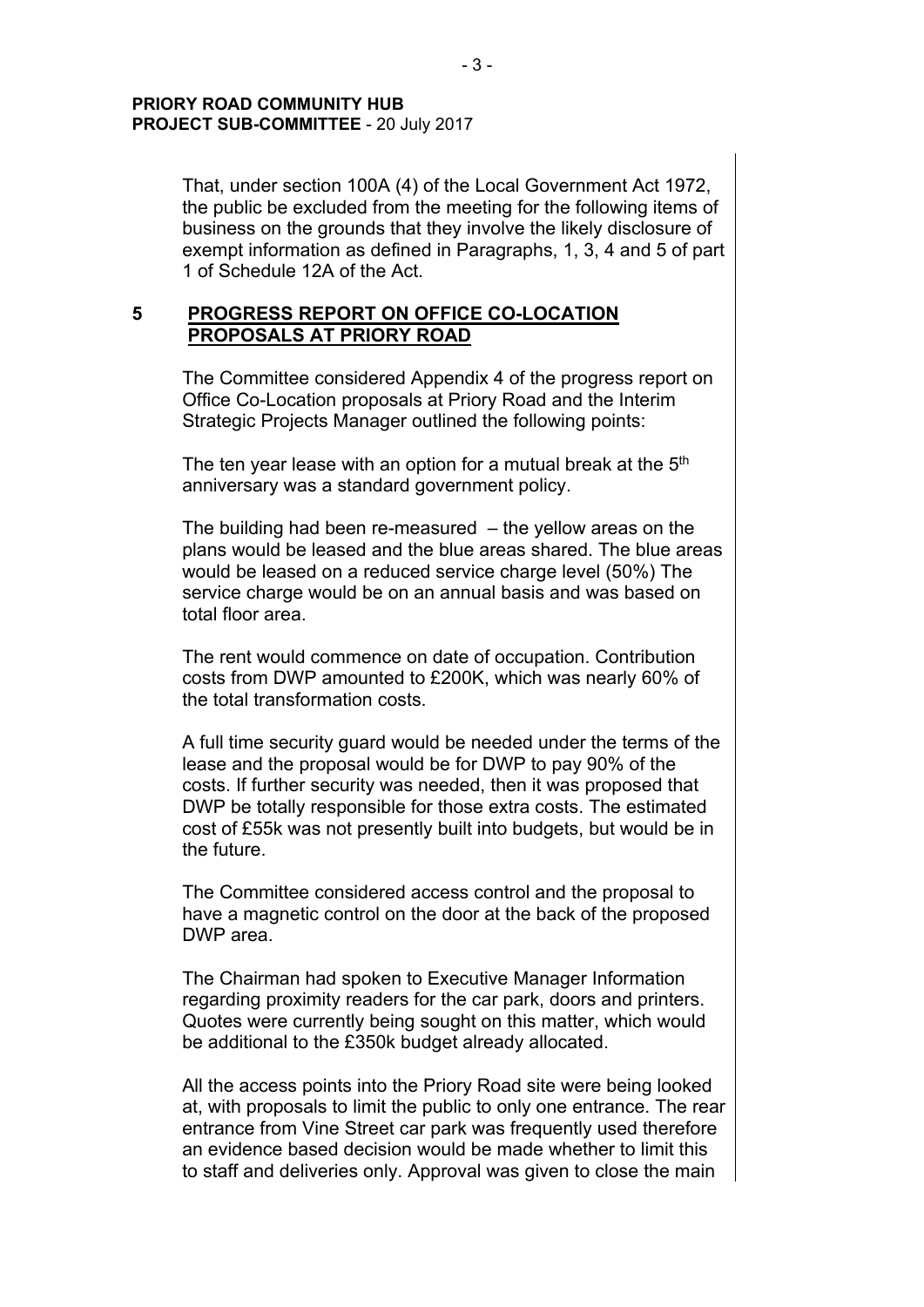car park entrance to the public with access being limited to staff and deliveries only.

Current interest from other outside partnerships was encouraging and the position was outlined as follows:

- Lincolnshire Partnership NHS Foundation Trust proposal to have 4 hubs with up to 11 back office staff, waiting to arrange a meeting.
- Telephone conversations had taken place with Kevin Kendall, Property Officer, and Katie Gosling Programme Manager from Lincolnshire County Council– prior to a meeting scheduled for 2 August. Looking into assets for Spalding and Holbeach, Ayscoughfee being a potential opportunity. Childrens Services could be relocated from the Vista site (up to 45 staff) Matthew Hogan and Paul Jackson would be invited to the meeting for their input. County Councillor Eddy Poll was liaising with the District Council in trying to positively move things forward between the two authorities. There was also a possibility in re-locating the registrars.
- Discussions had taken place with Boston's Womens Aid who were currently housed within the CAB area of Priory Road. The Committee urged caution as to why they wanted to leave their current location within CAB.
- Ministry of Justice currently had two sites for their Probation Services at Broadgate House and in Boston, a proposed meeting within the next 3 weeks to ascertain their needs was scheduled.
- South Lincolnshire Clinical Commissioning Group (SLCCG) currently had staff at a site in Market Deeping and initial discussions had taken place about the viability of moving them to Priory Road Council Offices. However this would not be progressing further at this stage. A positive outcome was reached in that SLCCG had advised SHDC that they were keen to discuss other opportunities that may be better suited, so discussions would be developed further to progress these ideas.
- Mental Health had enquired about locating 10 back office staff at the Council Offices so these discussions would now be developed further with a view of possible co-location by the end of the year. Members would be updated at a later stage.